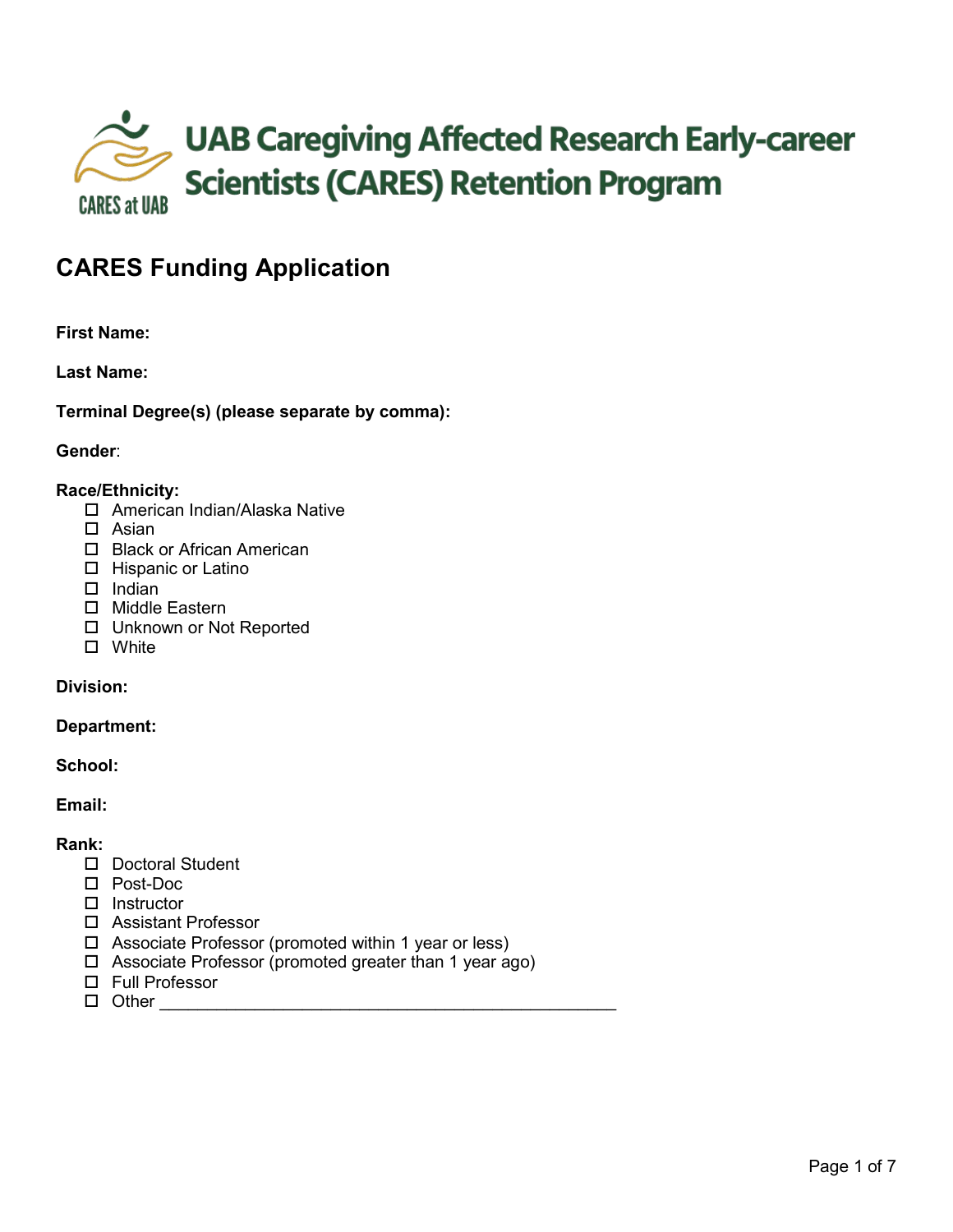**Are you conducting original and rigorous clinical research\* that has the potential to address a health issue that poses a significant clinical burden?**

- Yes
- $\Pi$  No

*\*For this Program, clinical research is defined as the scientific investigation of the etiology, prevention, diagnosis, or treatment of human disease using human subjects, human populations or materials of human origin. Included in the definition are studies that utilize tissues or pathogens only if they can be linked to a patient. Any research conducted as part of the Grant must meet DDCF's definition of clinical research.*

**Do you hold an MD, DO, or foreign equivalent degree from an accredited institution\*\*?**

- □ Yes
- □ No

*\*\*Faculty must be a clinician investigator to be eligible to receive funds from this grant.*

**Have you had a minimum of 50% effort allocation to research in the last two years?**

- □ Yes
- $\Pi$  No.

**Please list all first and/or senior author original research, peer-reviewed publications (within last five years).**

**Please list grant funding including funding period, current effort, total award amount, and your role (within last five years).**

**In 500 words or less, demonstrate a compelling, time-sensitive need for the supplement to regain your research momentum because of increased family caregiving responsibilities caused by COVID-19. Typically, this would be childcare, partner care, and/or eldercare, but prospective supplement recipients may make the case for other reasonable family caregiving responsibilities. Specifically, describe how your caregiving responsibilities have impacted your work or research over the past 24 months.**

**Do you currently have an intra or extramural career development award or research project grant with annual direct costs sufficient to provide salary support?**

- □ Yes
- $\Box$  No.

**If yes, please describe your current research and career development trajectory in 500 words or less.**

**In 500 words or less, please describe how this 'extra hands' award would help enhance your research productivity, and approximately what budget you would need to accomplish this.**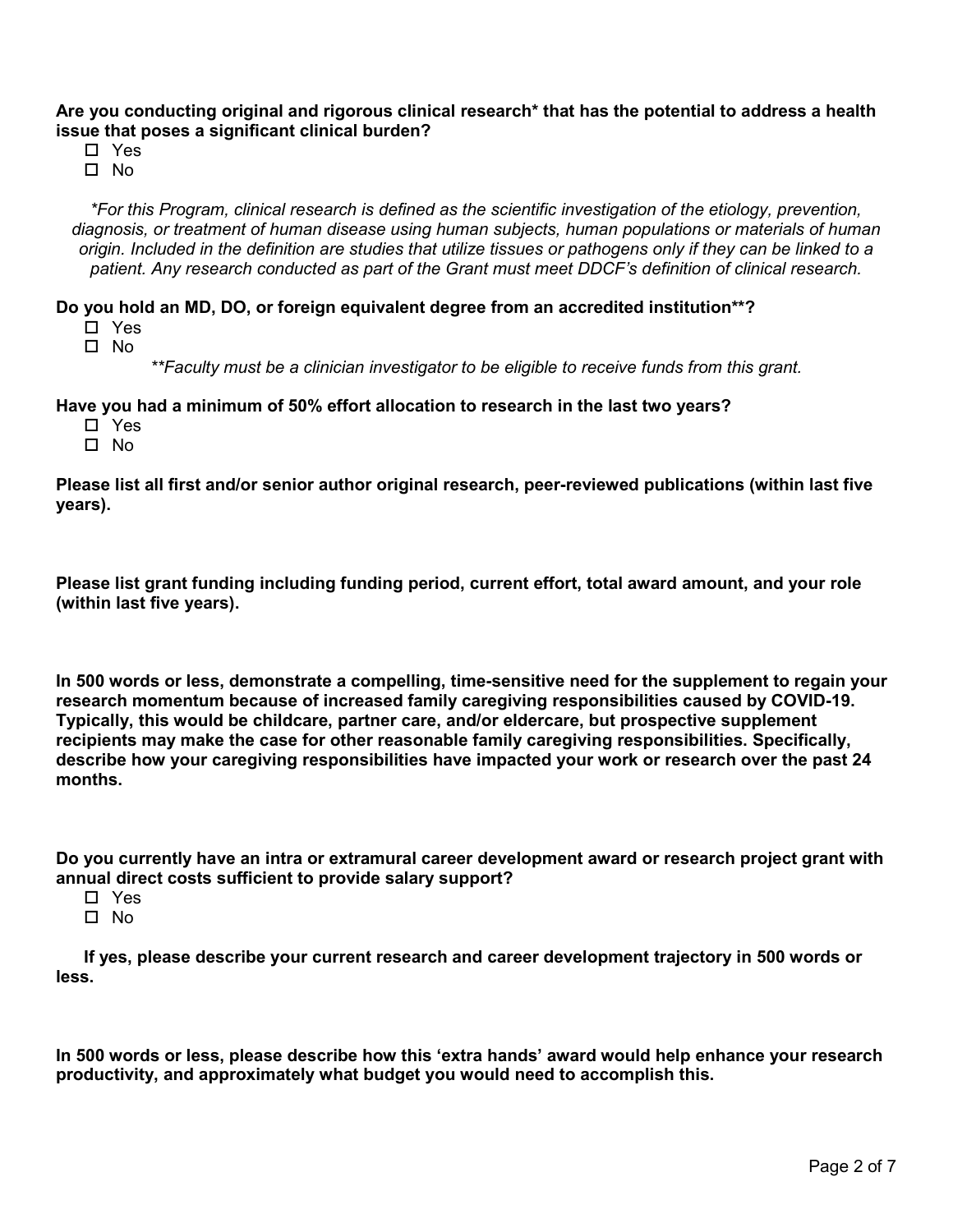**Please indicate which research support resources you currently have, and what additional resources you plan to acquire if awarded with CARES funding. Do not include existing resources in the second column, only new resources that will be purchased with funding.**

|                                                                                                        |             | <b>Resources</b>                           | How would you spend<br>the CARES Funding? |    |
|--------------------------------------------------------------------------------------------------------|-------------|--------------------------------------------|-------------------------------------------|----|
|                                                                                                        | <b>HAVE</b> | Will Acquire or<br>Augment with<br>Funding | N/A                                       | \$ |
| Quantitative<br>methodologist (e.g.,<br>biostatistician,<br>epidemiologist, research<br>design (BERD)) |             |                                            |                                           |    |
| <b>Dissemination</b><br>Implementation<br><b>Improvement Science</b><br>(DIISC)                        |             |                                            |                                           |    |
| Qualitative methodologist<br>(e.g., interview guide,<br>coding)                                        |             |                                            |                                           |    |
| Regulatory and<br>compliance / IRB                                                                     |             |                                            |                                           |    |
| Survey development /<br>deployment                                                                     |             |                                            |                                           |    |
| Data transformation /<br>management                                                                    |             |                                            |                                           |    |
| Scientific writer / editor                                                                             |             |                                            |                                           |    |
| Graphic designer                                                                                       |             |                                            |                                           |    |
| Research assistant                                                                                     |             |                                            |                                           |    |
| Post-Doc                                                                                               |             |                                            |                                           |    |
| Doctoral student                                                                                       |             |                                            |                                           |    |
| Master's student                                                                                       |             |                                            |                                           |    |
| Undergraduate student                                                                                  |             |                                            |                                           |    |
| Other similar 'extra<br>hands'                                                                         |             |                                            |                                           |    |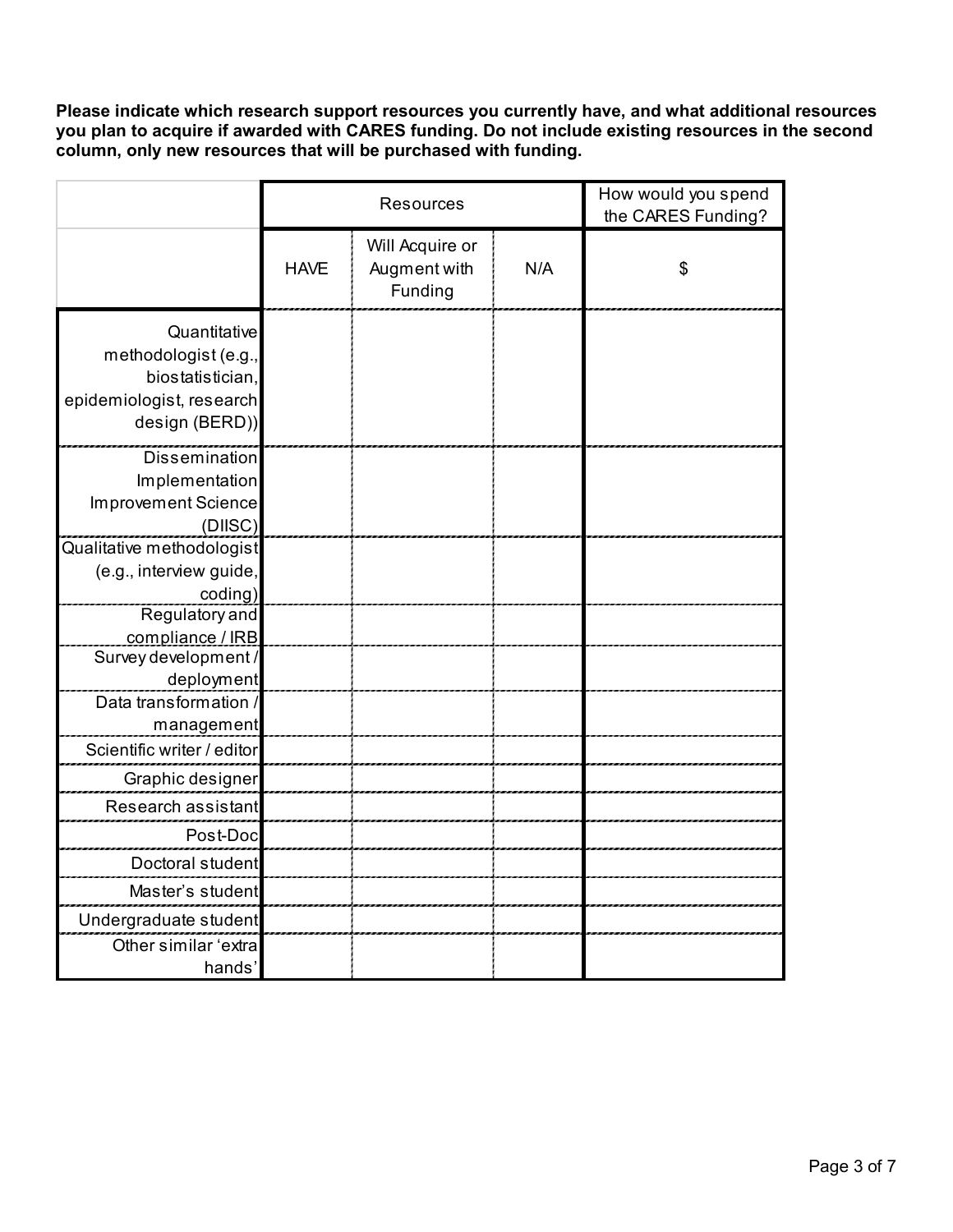**In 500 words or less, please describe your specific research goals from 2021-2023, and how receiving the CARES funding would help you advance these goals.**

**In 500 words or less, please describe your grant goals from 2021-2023, and how receiving the CARES funding would help you advance these goals.**

**In 500 words or less, please describe your manuscript goals from 2021-2023, and how receiving the CARES funding would help you advance these goals.**

**Please attach your current CV**

**Please attach a proposed budget (rough estimate)**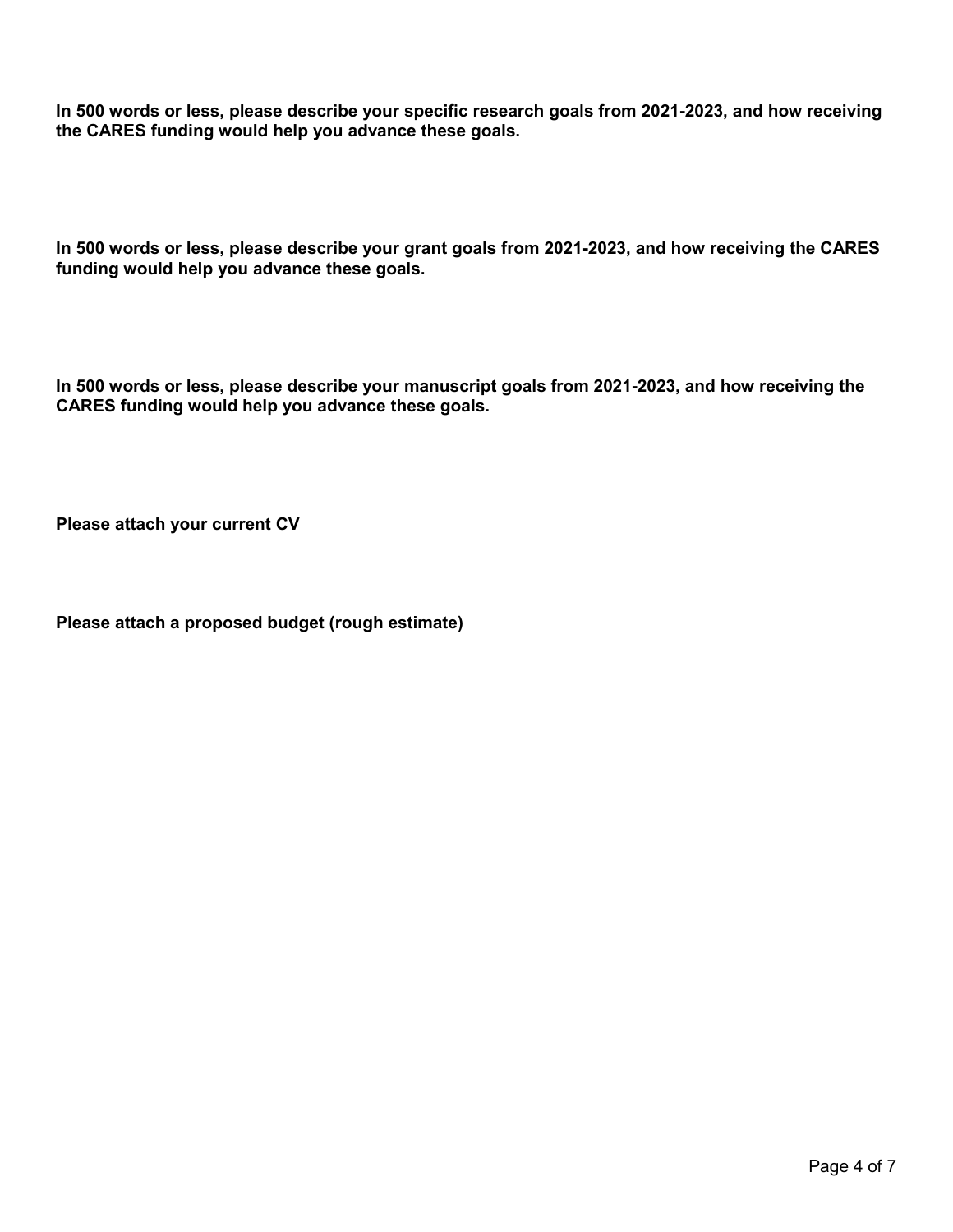## **Program Evaluation Baseline Data Collection**

We recognize that the information requested in the section below is personal and sensitive; in order to measure program effectiveness, we would like to establish a baseline for both well-being and caregiver responsibilities. The following questions will be used for program evaluation only, and will **not** be shared. Only de-identified aggregate, summary data will be used for reporting purposes.

## **Well-Being Index**

| During the past month                                                                                            | Yes | No |
|------------------------------------------------------------------------------------------------------------------|-----|----|
| Have you felt burned out from your<br>work?                                                                      |     |    |
| Have you worried that your work is<br>hardening you emotionally?                                                 |     |    |
| Have you often been bothered by<br>feeling down, depressed, or<br>hopeless?                                      |     |    |
| Have you fallen asleep while sitting<br>inactive in a public place?                                              |     |    |
| Have you felt that all the things you<br>had to do were piling up so high that<br>you could not overcome them?   |     |    |
| Have you been bothered by<br>emotional problems (such as feeling<br>anxious, depressed, or irritable)?           |     |    |
| Has your physical health interfered<br>with your ability to do your daily work<br>at home and/or away from home? |     |    |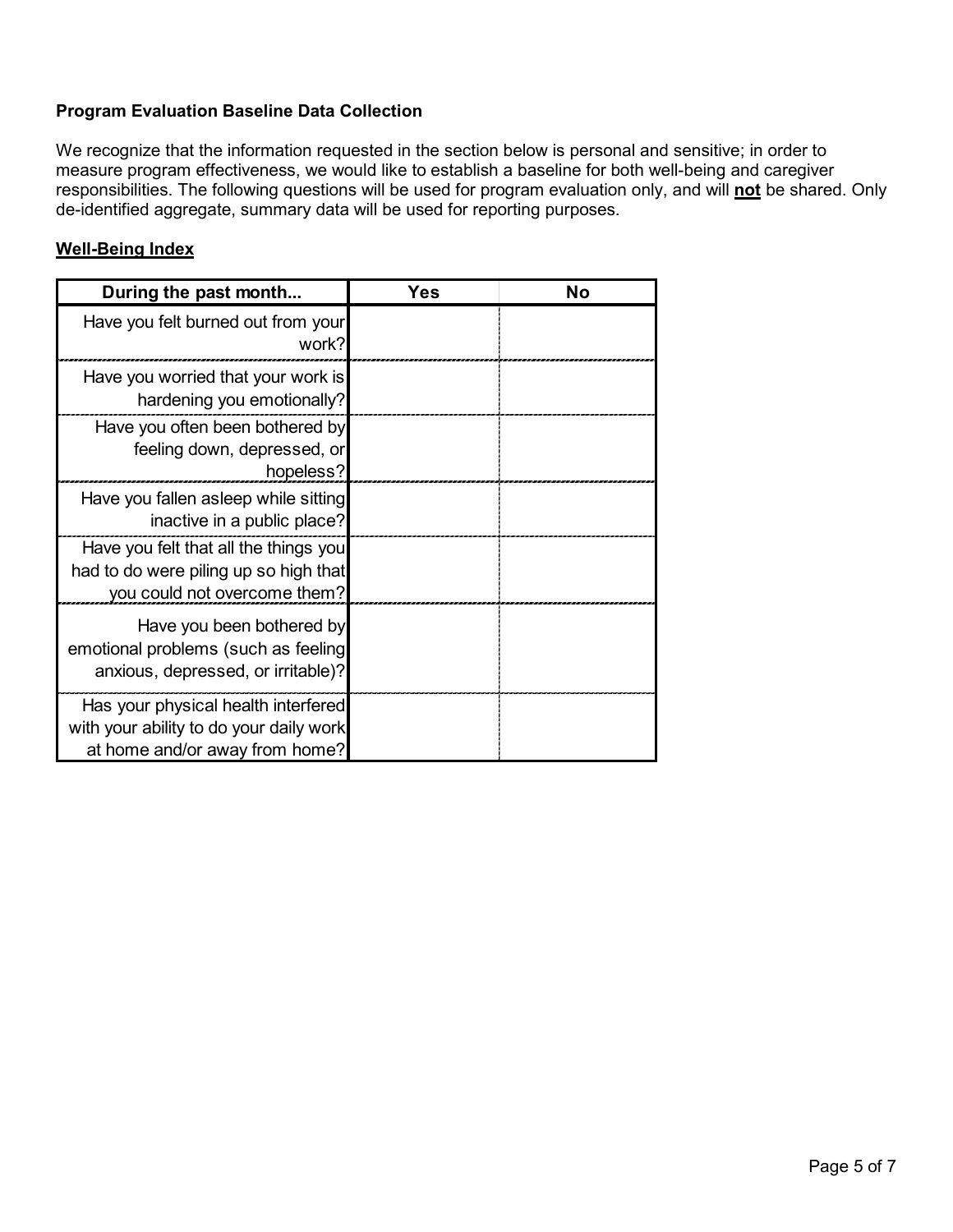# **Perceived Organizational Support**

## **Please rate how much you agree with the following statements:**

|                                                   | Strongly<br><b>Agree</b> | <b>Agree</b> | <b>Neutral</b> | <b>Disagree</b> | <b>Strongly</b><br><b>Disagree</b> |
|---------------------------------------------------|--------------------------|--------------|----------------|-----------------|------------------------------------|
| The work I do is                                  |                          |              |                |                 |                                    |
| meaningful to me                                  |                          |              |                |                 |                                    |
| My work schedule                                  |                          |              |                |                 |                                    |
| leaves me enough time                             |                          |              |                |                 |                                    |
| for my personal/family                            |                          |              |                |                 |                                    |
| life                                              |                          |              |                |                 |                                    |
| <b>UAB values my</b><br>contribution to its well- |                          |              |                |                 |                                    |
| being                                             |                          |              |                |                 |                                    |
| <b>UAB fails to appreciate</b>                    |                          |              |                |                 |                                    |
| any extra effort from me                          |                          |              |                |                 |                                    |
| <b>UAB would ignore any</b>                       |                          |              |                |                 |                                    |
| complaint from me.                                |                          |              |                |                 |                                    |
|                                                   |                          |              |                |                 |                                    |
| <b>UAB really cares about</b><br>my well-being    |                          |              |                |                 |                                    |
| Even if I did the best job                        |                          |              |                |                 |                                    |
| possible, UAB would fail                          |                          |              |                |                 |                                    |
| to notice                                         |                          |              |                |                 |                                    |
| UAB cares about my                                |                          |              |                |                 |                                    |
| general satisfaction at                           |                          |              |                |                 |                                    |
| work                                              |                          |              |                |                 |                                    |
| <b>UAB shows very little</b>                      |                          |              |                |                 |                                    |
| concern for me                                    |                          |              |                |                 |                                    |
| UAB takes pride in my<br>accomplishments at work  |                          |              |                |                 |                                    |

**We are asking you for information about your collective caregiving responsibilities. These could include activities such as childcare, dependent care, eldercare or caring for a family member with an**